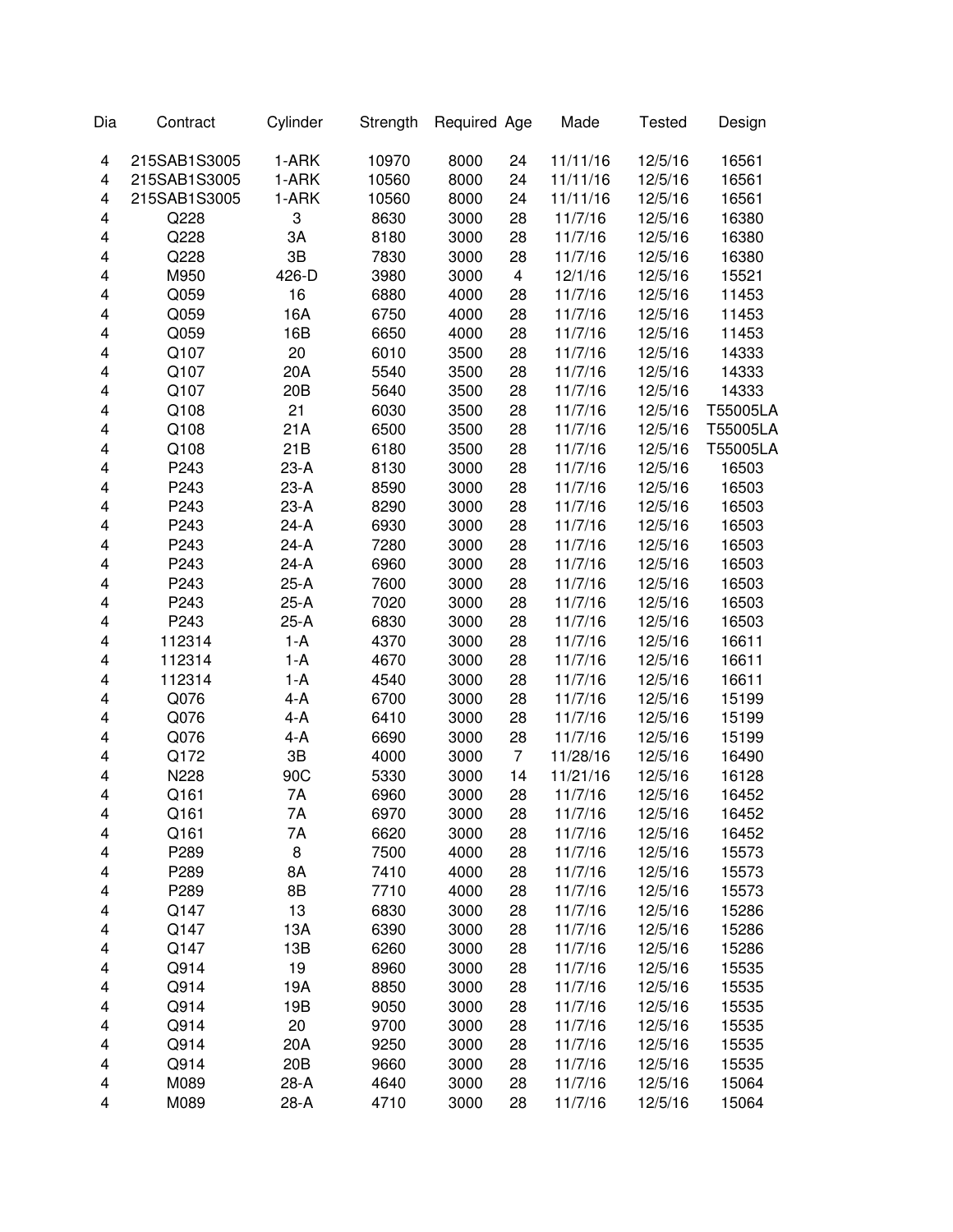| 4 | M089   | $28-A$  | 4640 | 3000 | 28 | 11/7/16 | 12/5/16 | 15064  |
|---|--------|---------|------|------|----|---------|---------|--------|
| 4 | P929   | 33      | 5850 | 3000 | 28 | 11/7/16 | 12/5/16 | 16546  |
| 4 | P929   | 33A     | 5690 | 3000 | 28 | 11/7/16 | 12/5/16 | 16546  |
| 4 | P929   | 33B     | 6090 | 3000 | 28 | 11/7/16 | 12/5/16 | 16546  |
| 4 | M019   | 61      | 6560 | 3000 | 28 | 11/7/16 | 12/5/16 | 15527  |
| 4 | M019   | 61A     | 6790 | 3000 | 28 | 11/7/16 | 12/5/16 | 15527  |
| 4 | M019   | 61B     | 6340 | 3000 | 28 | 11/7/16 | 12/5/16 | 15527  |
| 4 | P097   | 68      | 5440 | 3000 | 28 | 11/7/16 | 12/5/16 |        |
| 4 | P097   | 68A     | 5690 | 3000 | 28 | 11/7/16 | 12/5/16 |        |
| 4 | P097   | 68B     | 5390 | 3000 | 28 | 11/7/16 | 12/5/16 |        |
| 4 | 114944 | 69      | 6150 | 3000 | 28 | 11/7/16 | 12/5/16 | 16308  |
| 4 | 114944 | 69A     | 6370 | 3000 | 28 | 11/7/16 | 12/5/16 | 16308  |
| 4 | 114944 | 70      | 5090 | 3000 | 28 | 11/7/16 | 12/5/16 | 16308  |
| 4 | 114944 | 70A     | 4660 | 3000 | 28 | 11/7/16 | 12/5/16 | 16308  |
| 4 | Q015   | 77-A    | 6250 | 3000 | 28 | 11/7/16 | 12/5/16 | 16572  |
| 4 | Q015   | $77-A$  | 5970 | 3000 | 28 | 11/7/16 | 12/5/16 | 16572  |
| 4 | Q015   | $77-A$  | 6150 | 3000 | 28 | 11/7/16 | 12/5/16 | 16572  |
| 4 | Q031   | 84      | 5320 | 3000 | 28 | 11/7/16 | 12/5/16 | 16486  |
| 4 | Q031   | 84A     | 5160 | 3000 | 28 | 11/7/16 | 12/5/16 | 16486  |
| 4 | Q031   | 84B     | 5470 | 3000 | 28 | 11/7/16 | 12/5/16 | 16486  |
| 4 | 115746 | 94      | 5420 | 3000 | 28 | 11/7/16 | 12/5/16 | 16360  |
| 4 | 115746 | 94A     | 5600 | 3000 | 28 | 11/7/16 | 12/5/16 | 16360  |
| 4 | 115746 | 94B     | 5390 | 3000 | 28 | 11/7/16 | 12/5/16 | 16360  |
| 4 | N343   | $110-A$ | 6060 | 3000 | 28 | 11/7/16 | 12/5/16 | 620003 |
| 4 | N343   | $110-A$ | 6220 | 3000 | 28 | 11/7/16 | 12/5/16 | 620003 |
| 4 | N343   | $110-A$ | 6380 | 3000 | 28 | 11/7/16 | 12/5/16 | 620003 |
|   | M384   | 198     | 7430 | 3000 | 28 |         | 12/5/16 | 16286  |
| 4 | M384   | 198A    | 7680 |      | 28 | 11/7/16 |         |        |
| 4 | M384   | 198B    | 7380 | 3000 | 28 | 11/7/16 | 12/5/16 | 16286  |
| 4 |        |         |      | 3000 |    | 11/7/16 | 12/5/16 | 16286  |
| 4 | N198   | 313     | 6630 | 3000 | 30 | 11/5/16 | 12/5/16 | 14296  |
| 4 | N198   | 313A    | 6830 | 3000 | 30 | 11/5/16 | 12/5/16 | 14296  |
| 4 | N198   | 313B    | 7000 | 3000 | 30 | 11/5/16 | 12/5/16 | 14296  |
| 4 | N198   | 314     | 6240 | 3000 | 28 | 11/7/16 | 12/5/16 | 13034  |
| 4 | N198   | 314A    | 6040 | 3000 | 28 | 11/7/16 | 12/5/16 | 13034  |
| 4 | N198   | 314B    | 5840 | 3000 | 28 | 11/7/16 | 12/5/16 | 13034  |
| 4 | N198   | 315     | 7250 | 4500 | 28 | 11/7/16 | 12/5/16 | 13036  |
| 4 | N198   | 315A    | 6970 | 4500 | 28 | 11/7/16 | 12/5/16 | 13036  |
| 4 | N198   | 315B    | 7040 | 4500 | 28 | 11/7/16 | 12/5/16 | 13036  |
| 4 | M950   | 407     | 7760 | 3000 | 28 | 11/7/16 | 12/5/16 | 15520  |
| 4 | M950   | 407A    | 7800 | 3000 | 28 | 11/7/16 | 12/5/16 | 15520  |
| 4 | M950   | 407B    | 7510 | 3000 | 28 | 11/7/16 | 12/5/16 | 15520  |
| 4 | Q228   | 4       | 8020 | 3000 | 28 | 11/8/16 | 12/6/16 | 16380  |
| 4 | Q228   | 4A      | 7830 | 3000 | 28 | 11/8/16 | 12/6/16 | 16380  |
| 4 | Q029   | $15-A$  | 6640 | 3000 | 28 | 11/8/16 | 12/6/16 | 16452  |
| 4 | Q029   | $15-A$  | 6440 | 3000 | 28 | 11/8/16 | 12/6/16 | 16452  |
| 4 | Q029   | $15-A$  | 6710 | 3000 | 28 | 11/8/16 | 12/6/16 | 16452  |
| 4 | Q061   | 19      | 7710 | 3000 | 28 | 11/8/16 | 12/6/16 | 16380  |
| 4 | Q061   | 19A     | 7510 | 3000 | 28 | 11/8/16 | 12/6/16 | 16380  |
| 4 | Q061   | 19B     | 7700 | 3000 | 28 | 11/8/16 | 12/6/16 | 16380  |
| 4 | P166   | 22      | 4410 | 3000 | 28 | 11/8/16 | 12/6/16 | 16192  |
| 4 | P166   | 22A     | 4510 | 3000 | 28 | 11/8/16 | 12/6/16 | 16192  |
| 4 | P166   | 22B     | 4390 | 3000 | 28 | 11/8/16 | 12/6/16 | 16192  |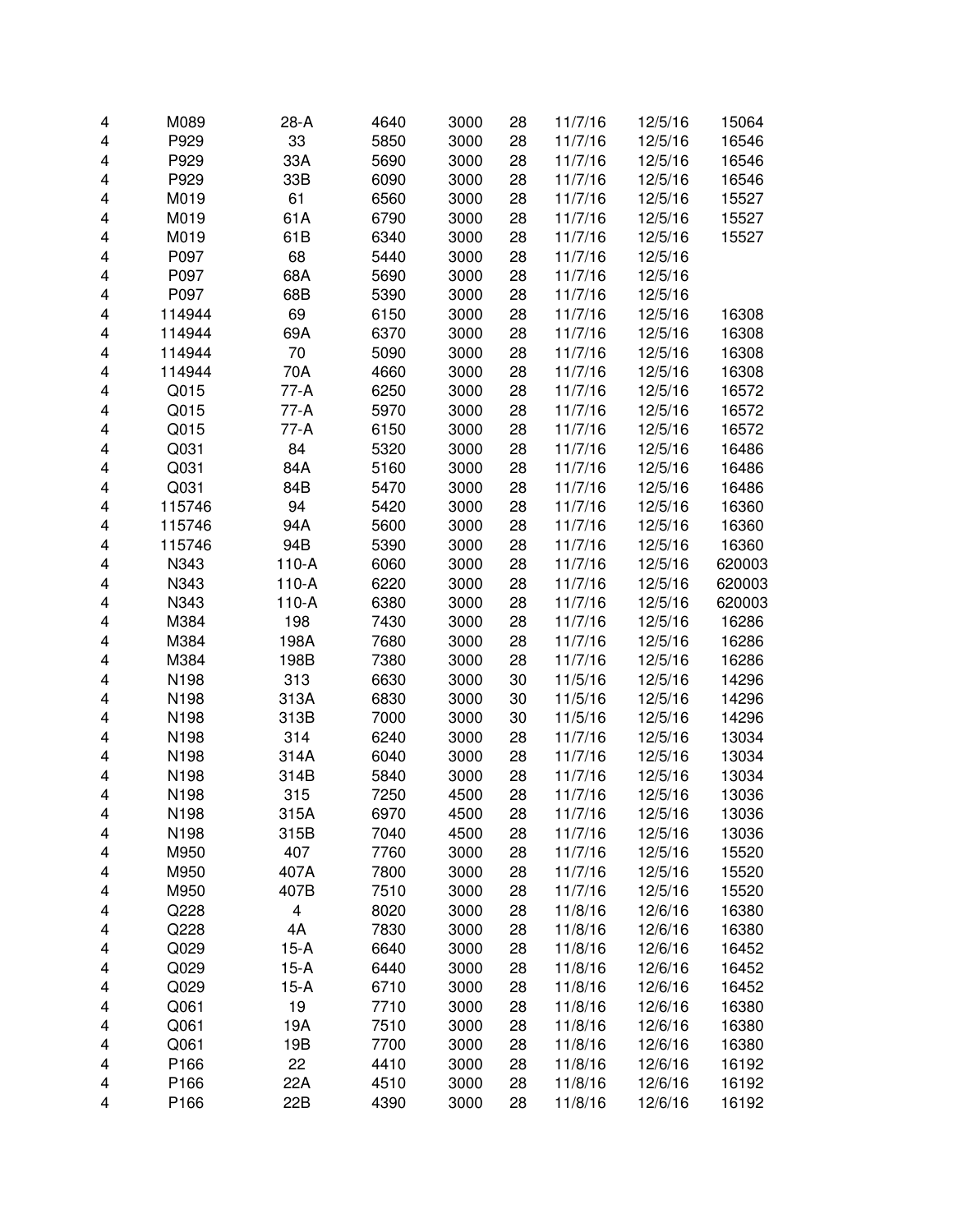| 4 | P243   | $26-A$  | 7080 | 3000 | 28             | 11/8/16  | 12/6/16 | 16503 |
|---|--------|---------|------|------|----------------|----------|---------|-------|
| 4 | P243   | $26-A$  | 6720 | 3000 | 28             | 11/8/16  | 12/6/16 | 16503 |
| 4 | P243   | 26-A    | 6470 | 3000 | 28             | 11/8/16  | 12/6/16 | 16503 |
| 4 | M019   | 62      | 7380 | 3000 | 28             | 11/8/16  | 12/6/16 | 15527 |
| 4 | M019   | 62A     | 5240 | 3000 | 28             | 11/8/16  | 12/6/16 | 15527 |
| 4 | M019   | 62B     | 5520 | 3000 | 28             | 11/8/16  | 12/6/16 | 15527 |
| 4 | P097   | 69      | 6090 | 3000 | 28             | 11/8/16  | 12/6/16 |       |
| 4 | P097   | 69A     | 5790 | 3000 | 28             | 11/8/16  | 12/6/16 |       |
| 4 | P097   | 69B     | 5920 | 3000 | 28             | 11/8/16  | 12/6/16 |       |
| 4 | P180   | 80      | 6690 | 4000 | 28             | 11/8/16  | 12/6/16 | 15586 |
| 4 | P180   | 80A     | 6060 | 4000 | 28             | 11/8/16  | 12/6/16 | 15586 |
| 4 | P180   | 80B     | 6590 | 4000 | 28             | 11/8/16  | 12/6/16 | 15586 |
| 4 | 115746 | 95      | 5340 | 3000 | 28             | 11/8/16  | 12/6/16 | 16361 |
| 4 | 115746 | 95A     | 5320 | 3000 | 28             | 11/8/16  | 12/6/16 | 16361 |
| 4 | 115746 | 95B     | 5310 | 3000 | 28             | 11/8/16  | 12/6/16 | 16361 |
| 4 | P229   | 14      | 4570 | 3000 | 28             | 11/8/16  | 12/6/16 | 16166 |
| 4 | P229   | 14A     | 4960 | 3000 | 28             | 11/8/16  | 12/6/16 | 16166 |
| 4 | P229   | 14B     | 4700 | 3000 | 28             | 11/8/16  | 12/6/16 | 16166 |
| 4 | Q172   | $1-C$   | 4330 | 3000 | 14             | 11/22/16 | 12/6/16 | 16490 |
| 4 | Q172   | $4 - B$ | 4730 | 3000 | $\overline{7}$ | 11/29/16 | 12/6/16 | 16490 |
| 4 | N228   | $91-C$  | 6790 | 3000 | 14             | 11/22/16 | 12/6/16 | 16128 |
| 4 | N228   | 92-C    | 4980 | 3000 | 14             | 11/22/16 | 12/6/16 | 16128 |
| 4 | M950   | 126-C   | 4410 | 3000 | 5              | 12/1/16  | 12/6/16 | 15521 |
| 4 | P927   | 117     | 5780 | 3000 | 28             | 11/8/16  | 12/6/16 | 15600 |
| 4 | P927   | 117A    | 5710 | 3000 | 28             | 11/8/16  | 12/6/16 | 15600 |
| 4 | P927   | 117AA   | 5780 | 3000 | 28             | 11/8/16  | 12/6/16 | 15600 |
| 4 | P047   | 180-A   | 6460 | 3000 | 28             | 11/8/16  | 12/6/16 | 15199 |
| 4 | P047   | 180-A   | 6340 | 3000 | 28             | 11/8/16  | 12/6/16 | 15199 |
| 4 | P047   | 180-A   | 6600 | 3000 | 28             | 11/8/16  | 12/6/16 | 15199 |
| 4 | N165   | 221     | 6570 | 3000 | 28             | 11/8/16  | 12/6/16 | 14273 |
| 4 | N165   | 221A    | 6300 | 3000 | 28             | 11/8/16  | 12/6/16 | 14273 |
| 4 | N165   | 221B    | 6910 | 3000 | 28             | 11/8/16  | 12/6/16 | 14273 |
| 4 | P230   | 290     | 3780 | 3000 | 28             | 11/8/16  | 12/6/16 | 16115 |
| 4 | P230   | 290A    | 3640 | 3000 | 28             | 11/8/16  | 12/6/16 | 16115 |
| 4 | P230   | 290B    | 3690 | 3000 | 28             | 11/8/16  | 12/6/16 | 16115 |
| 4 | P927   | 302     | 5920 | 3000 | 28             | 11/8/16  | 12/6/16 | 15600 |
| 4 | P927   | 302A    | 6030 | 3000 | 28             | 11/8/16  | 12/6/16 | 15600 |
| 4 | P927   | 302AA   | 5750 | 3000 | 28             | 11/8/16  | 12/6/16 | 15600 |
| 4 | N198   | 316     | 5160 | 3000 | 28             | 11/8/16  | 12/6/16 | 13034 |
| 4 | N198   | 316A    | 5170 | 3000 | 28             | 11/8/16  | 12/6/16 | 13034 |
| 4 | N198   | 316B    | 5410 | 3000 | 28             | 11/8/16  | 12/6/16 | 13034 |
| 4 | Q173   | 4       | 5980 | 3000 | 28             | 11/9/16  | 12/7/16 | 12004 |
| 4 | Q173   | 4A      | 6110 | 3000 | 28             | 11/9/16  | 12/7/16 | 12004 |
| 4 | Q173   | 4B      | 6350 | 3000 | 28             | 11/9/16  | 12/7/16 | 12004 |
| 4 | Q107   | 21      | 6320 | 3500 | 28             | 11/9/16  | 12/7/16 | 14333 |
| 4 | Q107   | 21A     | 6870 | 3500 | 28             | 11/9/16  | 12/7/16 | 14333 |
| 4 | Q107   | 21B     | 6750 | 3500 | 28             | 11/9/16  | 12/7/16 | 14333 |
| 4 | P261   | 48      | 4670 | 3000 | 28             | 11/9/16  | 12/7/16 | 14339 |
| 4 | P261   | 48A     | 5470 | 3000 | 28             | 11/9/16  | 12/7/16 | 14339 |
| 4 | P261   | 48B     | 4940 | 3000 | 28             | 11/9/16  | 12/7/16 | 14339 |
| 4 | P256   | 49      | 6530 | 3000 | 28             | 11/9/16  | 12/7/16 | 15611 |
| 4 | P256   | 49A     | 6990 | 3000 | 28             | 11/9/16  | 12/7/16 | 15611 |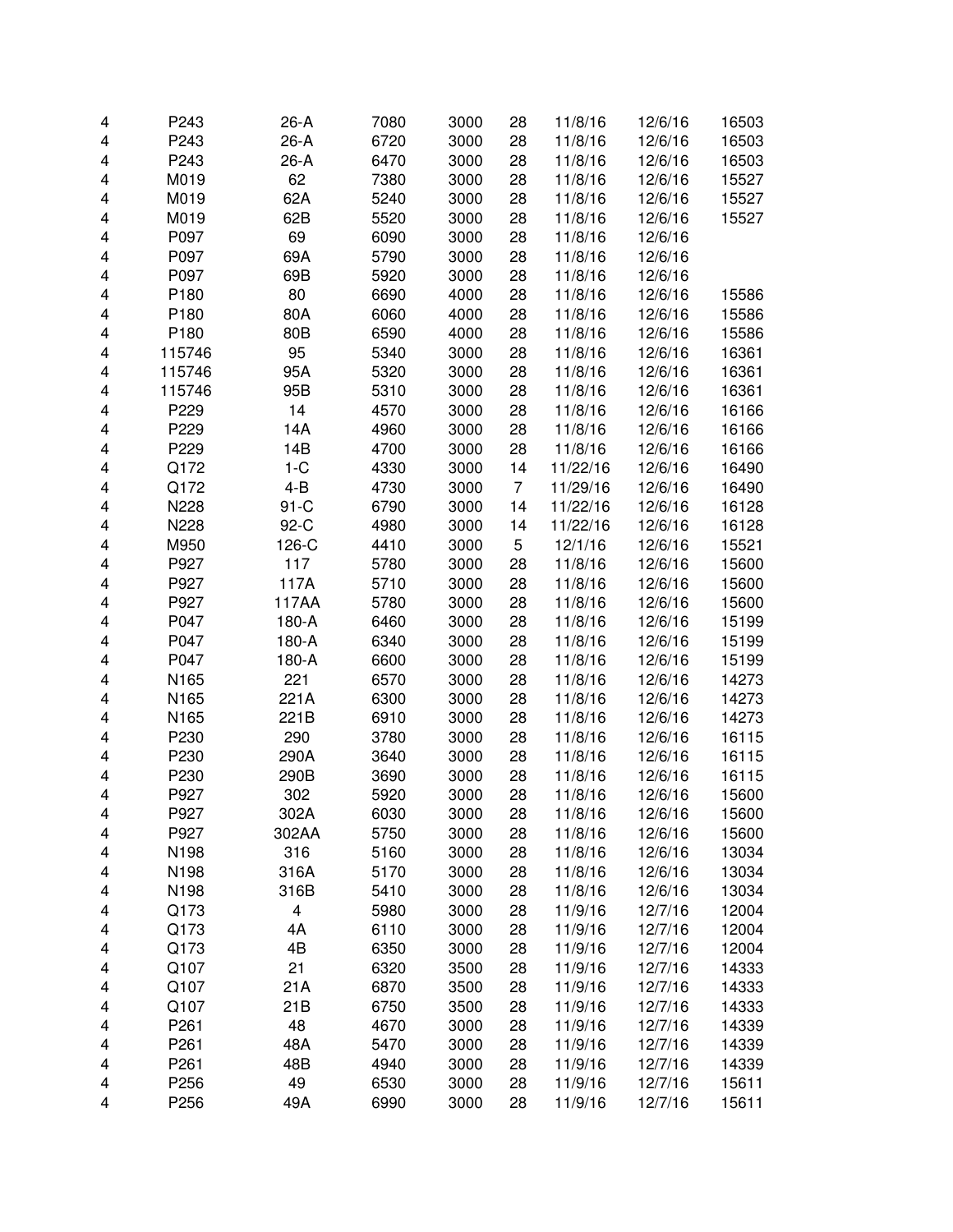| 4 | P256      | 49B            | 8330 | 3000 | 28 | 11/9/16  | 12/7/16 | 15611  |
|---|-----------|----------------|------|------|----|----------|---------|--------|
| 4 | P256      | 49-C           | 7070 | 3000 | 28 | 11/9/16  | 12/7/16 | 15611  |
| 4 | P256      | 49-D           | 7260 | 3000 | 28 | 11/9/16  | 12/7/16 | 15611  |
| 4 | P256      | 49-E           | 7040 | 3000 | 28 | 11/9/16  | 12/7/16 | 15611  |
| 4 | M019      | 63             | 7860 | 3000 | 28 | 11/9/16  | 12/7/16 | 15527  |
| 4 | M019      | 63A            | 7630 | 3000 | 28 | 11/9/16  | 12/7/16 | 15527  |
|   |           |                |      |      |    |          |         |        |
| 4 | M019      | 63B            | 7570 | 3000 | 28 | 11/9/16  | 12/7/16 | 15527  |
| 4 | Q172      | $2-A$          | 5400 | 3000 | 14 | 11/23/16 | 12/7/16 | 16490  |
| 4 | P097      | 70             | 1080 | 3000 | 28 | 11/9/16  | 12/7/16 |        |
| 4 | P097      | 70             | 5420 | 3000 | 28 | 11/9/16  | 12/7/16 |        |
| 4 | P097      | 70A            | 5130 | 3000 | 28 | 11/9/16  | 12/7/16 |        |
| 4 | P097      | 70B            | 5730 | 3000 | 28 | 11/9/16  | 12/7/16 |        |
| 4 | Q015      | 78-A           | 4320 | 3000 | 28 | 11/9/16  | 12/7/16 | 16542  |
| 4 | Q015      | 78-A           | 5050 | 3000 | 28 | 11/9/16  | 12/7/16 | 16542  |
| 4 | Q015      | 78-A           | 4600 | 3000 | 28 | 11/9/16  | 12/7/16 | 16542  |
| 4 | Q031      | 85             | 8820 | 3000 | 28 | 11/9/16  | 12/7/16 | 16486  |
| 4 | Q031      | 85A            | 8950 | 3000 | 28 | 11/9/16  | 12/7/16 | 16486  |
| 4 | Q031      | 85B            | 8790 | 3000 | 28 | 11/9/16  | 12/7/16 | 16486  |
| 4 | Q031      | 86             | 9050 | 3000 | 28 | 11/9/16  | 12/7/16 | 16486  |
| 4 | Q031      | 86A            | 8250 | 3000 | 28 | 11/9/16  | 12/7/16 | 16486  |
| 4 | Q031      | 86B            | 8490 | 3000 | 28 | 11/9/16  | 12/7/16 | 16486  |
| 4 | N228      | 89             | 6680 | 3000 | 28 | 11/9/16  | 12/7/16 | 16128  |
| 4 | N228      | 89A            | 5840 | 3000 | 28 | 11/9/16  | 12/7/16 | 16128  |
| 4 | N228      | 89B            | 5620 | 3000 | 28 | 11/9/16  | 12/7/16 | 16128  |
| 4 | P247      | 90             | 7260 | 3000 | 28 | 11/9/16  | 12/7/16 | 16130  |
| 4 | P247      | 90A            | 7130 | 3000 | 28 | 11/9/16  | 12/7/16 | 16130  |
| 4 | P247      | 90B            | 7180 | 3000 | 28 | 11/9/16  | 12/7/16 | 16130  |
| 4 | H147      | $\overline{c}$ | 6640 | 3000 | 28 | 11/9/16  | 12/7/16 | 16620  |
| 4 | H147      | 2A             | 6690 | 3000 | 28 | 11/9/16  | 12/7/16 | 16620  |
| 4 | H147      | 2B             | 6830 | 3000 | 28 | 11/9/16  | 12/7/16 | 16620  |
| 4 | Q228      | 5              | 5610 | 3000 | 28 | 11/9/16  | 12/7/16 | 16380  |
| 4 | Q228      | 5B             | 7130 | 3000 | 28 | 11/9/16  | 12/7/16 | 16380  |
| 4 | P074      | 12             | 5660 | 3500 | 28 | 11/9/16  | 12/7/16 | 16197  |
| 4 | P074      | 12A            | 5600 | 3500 | 28 | 11/9/16  | 12/7/16 | 16197  |
| 4 | P074      | 12B            | 5440 | 3500 | 28 | 11/9/16  | 12/7/16 | 16197  |
| 4 | 110692.01 | 42             | 6270 | 4000 | 28 | 11/9/16  | 12/7/16 | 15311  |
| 4 | 110692.01 | 42A            | 5610 | 4000 | 28 | 11/9/16  | 12/7/16 | 15311  |
| 4 | 110692.01 | 42B            | 6830 | 4000 | 28 | 11/9/16  | 12/7/16 | 15311  |
| 4 | 114944    | 71             | 5180 | 3000 | 28 | 11/9/16  | 12/7/16 | 16358  |
| 4 | 114944    | 71A            | 5250 | 3000 | 28 | 11/9/16  | 12/7/16 | 16358  |
| 4 | 115746    | 96             | 6480 | 3000 | 28 | 11/9/16  | 12/7/16 | 16361  |
| 4 | 115746    | 96A            | 6830 | 3000 | 28 | 11/9/16  | 12/7/16 | 16361  |
| 4 | 115746    | 96B            | 6500 | 3000 | 28 | 11/9/16  | 12/7/16 | 16361  |
| 4 | 115746    | 97             | 6840 | 3000 | 28 | 11/9/16  | 12/7/16 | 16360  |
| 4 | 115746    | 97A            | 6620 | 3000 | 28 | 11/9/16  | 12/7/16 | 16360  |
|   | 115746    | 97B            | 6720 | 3000 | 28 | 11/9/16  | 12/7/16 | 16360  |
| 4 | N343      | $111-A$        | 8060 | 3000 | 28 | 11/9/16  |         | 620003 |
| 4 |           |                |      |      |    |          | 12/7/16 |        |
| 4 | N343      | $111-A$        | 8350 | 3000 | 28 | 11/9/16  | 12/7/16 | 620003 |
| 4 | N343      | $111-A$        | 8600 | 3000 | 28 | 11/9/16  | 12/7/16 | 620003 |
| 4 | P201      | 119-A          | 4440 | 3000 | 28 | 11/9/16  | 12/7/16 | 16572  |
| 4 | P201      | 119-A          | 4420 | 3000 | 28 | 11/9/16  | 12/7/16 | 16572  |
| 4 | P201      | 119-A          | 4530 | 3000 | 28 | 11/9/16  | 12/7/16 | 16572  |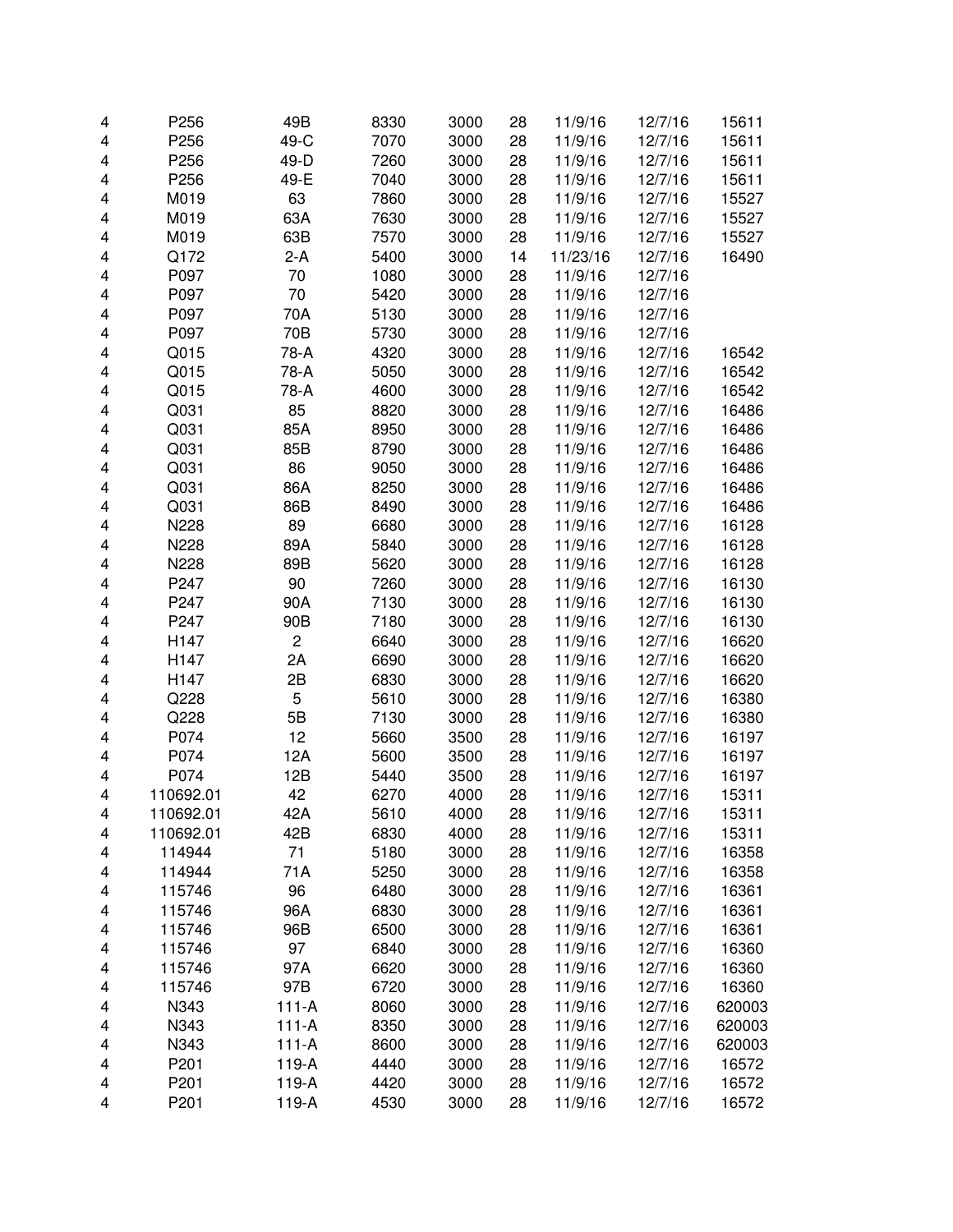| 4 | P230 | 291     | 3800 | 3000 | 28             | 11/9/16  | 12/7/16 | 16343 |
|---|------|---------|------|------|----------------|----------|---------|-------|
| 4 | P230 | 291A    | 3950 | 3000 | 28             | 11/9/16  | 12/7/16 | 16343 |
| 4 | P230 | 291B    | 3740 | 3000 | 28             | 11/9/16  | 12/7/16 | 16343 |
| 4 | N198 | 317     | 6020 | 4000 | 28             | 11/9/16  | 12/7/16 | 13034 |
| 4 | N198 | 317A    | 5720 | 4000 | 28             | 11/9/16  | 12/7/16 | 13034 |
| 4 | N198 | 317B    | 5420 | 4000 | 28             | 11/9/16  | 12/7/16 | 13034 |
|   |      |         | 6740 | 4000 |                |          |         |       |
| 4 | N198 | 318     |      |      | 28             | 11/9/16  | 12/7/16 | 13034 |
| 4 | N198 | 318A    | 6570 | 4000 | 28             | 11/9/16  | 12/7/16 | 13034 |
| 4 | N198 | 318B    | 6740 | 4000 | 28             | 11/9/16  | 12/7/16 | 13034 |
| 4 | M950 | 408     | 7720 | 3000 | 28             | 11/9/16  | 12/7/16 | 15592 |
| 4 | M950 | 408A    | 7470 | 3000 | 28             | 11/9/16  | 12/7/16 | 15592 |
| 4 | M950 | 408B    | 6710 | 3000 | 28             | 11/9/16  | 12/7/16 | 15592 |
| 4 | M950 | 409     | 7150 | 3000 | 28             | 11/9/16  | 12/7/16 | 15519 |
| 4 | M950 | 409A    | 6620 | 3000 | 28             | 11/9/16  | 12/7/16 | 15519 |
| 4 | M950 | 409B    | 7160 | 3000 | 28             | 11/9/16  | 12/7/16 | 15519 |
| 4 | M950 | 410     | 7880 | 3000 | 28             | 11/9/16  | 12/7/16 | 15520 |
| 4 | M950 | 410A    | 8110 | 3000 | 28             | 11/9/16  | 12/7/16 | 15520 |
| 4 | M950 | 410B    | 7790 | 3000 | 28             | 11/9/16  | 12/7/16 | 15520 |
| 4 | Q269 | 1       | 6590 | 3000 | 28             | 11/10/16 | 12/8/16 | 16582 |
| 4 | Q269 | 1A      | 6150 | 3000 | 28             | 11/10/16 | 12/8/16 | 16582 |
| 4 | Q269 | 1A      | 5920 | 3000 | 28             | 11/10/16 | 12/8/16 | 16582 |
| 4 | Q231 | $3-A$   | 5870 | 3000 | 28             | 11/10/16 | 12/8/16 | 16572 |
| 4 | Q231 | $3-A$   | 6300 | 3000 | 28             | 11/10/16 | 12/8/16 | 16572 |
| 4 | Q231 | $3-A$   | 6210 | 3000 | 28             | 11/10/16 | 12/8/16 | 16572 |
|   | Q043 | 5       |      | 3000 |                |          |         |       |
| 4 |      |         | 5150 |      | 28             | 11/10/16 | 12/8/16 | 16490 |
| 4 | Q043 | 5A      | 4350 | 3000 | 28             | 11/10/16 | 12/8/16 | 16490 |
| 4 | Q043 | 5B      | 5080 | 3000 | 28             | 11/10/16 | 12/8/16 | 16490 |
| 4 | Q102 | 9       | 5080 | 3500 | 28             | 11/10/16 | 12/8/16 | 16529 |
| 4 | Q102 | 9Α      | 5090 | 3500 | 28             | 11/10/16 | 12/8/16 | 16529 |
| 4 | Q102 | 9B      | 5270 | 3500 | 28             | 11/10/16 | 12/8/16 | 16529 |
| 4 | Q107 | 22      | 6450 | 3500 | 28             | 11/10/16 | 12/8/16 | 14333 |
| 4 | Q107 | 22A     | 6410 | 3500 | 28             | 11/10/16 | 12/8/16 | 14333 |
| 4 | Q107 | 22B     | 5980 | 3500 | 28             | 11/10/16 | 12/8/16 | 14333 |
| 4 | P166 | 23      | 6420 | 3000 | 28             | 11/10/16 | 12/8/16 | 16192 |
| 4 | P166 | 23A     | 6640 | 3000 | 28             | 11/10/16 | 12/8/16 | 16192 |
| 4 | P166 | 23B     | 6640 | 3000 | 28             | 11/10/16 | 12/8/16 | 16192 |
| 4 | P311 | 24      | 4890 | 4000 | 28             | 11/10/16 | 12/8/16 |       |
| 4 | P311 | 24A     | 5190 | 4000 | 28             | 11/10/16 | 12/8/16 |       |
| 4 | P311 | 24B     | 4750 | 4000 | 28             | 11/10/16 | 12/8/16 |       |
| 4 | P311 | 25      | 5230 | 4000 | 28             | 11/10/16 | 12/8/16 |       |
| 4 | P311 | 25A     | 5540 | 4000 | 28             | 11/10/16 | 12/8/16 |       |
| 4 | P311 | 25B     | 5380 | 4000 | 28             | 11/10/16 | 12/8/16 |       |
| 4 | P311 | 26      | 5280 | 4000 | 28             | 11/10/16 | 12/8/16 |       |
| 4 | P311 | 26A     | 5310 | 4000 | 28             | 11/10/16 | 12/8/16 |       |
| 4 | P311 | 26B     | 5270 | 4000 | 28             | 11/10/16 | 12/8/16 |       |
|   |      | $5 - B$ |      | 3000 | $\overline{7}$ | 12/1/16  |         |       |
| 4 | Q172 |         | 3850 |      |                |          | 12/8/16 | 16490 |
| 4 | N228 | 93-B    | 5420 | 3000 | 7              | 12/1/16  | 12/8/16 | 16128 |
| 4 | M950 | 426-B   | 4530 | 3000 | 7              | 12/1/16  | 12/8/16 | 15521 |
| 4 | Q031 | 87      | 7640 | 3000 | 28             | 11/10/16 | 12/8/16 | 16486 |
| 4 | Q031 | 87A     | 7800 | 3000 | 28             | 11/10/16 | 12/8/16 | 16486 |
| 4 | Q031 | 87B     | 7340 | 3000 | 28             | 11/10/16 | 12/8/16 | 16486 |
| 4 | Q031 | 88      | 7840 | 3000 | 28             | 11/10/16 | 12/8/16 | 16486 |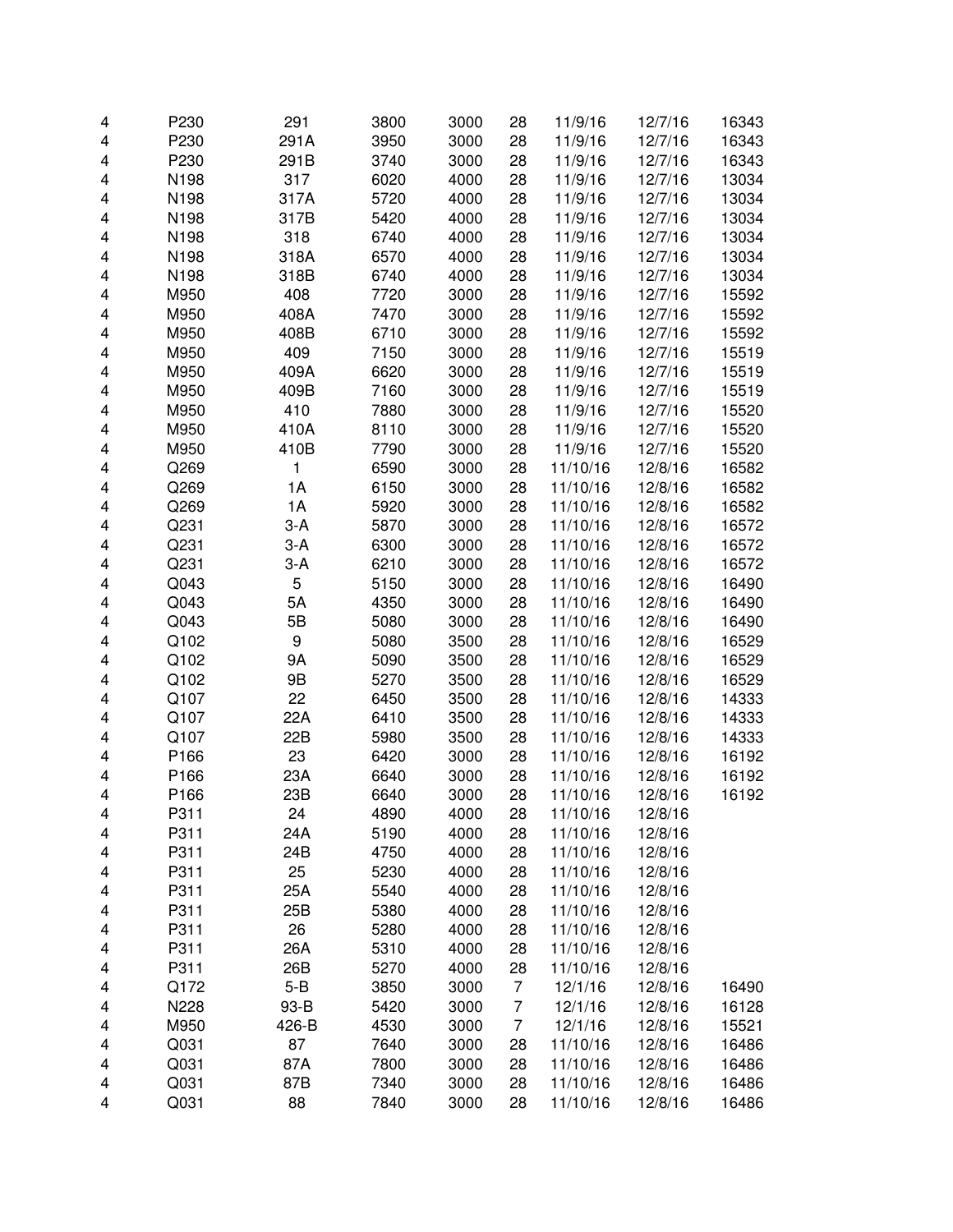| 4 | Q031             | 88A              | 7220 | 3000 | 28 | 11/10/16 | 12/8/16 | 16486  |
|---|------------------|------------------|------|------|----|----------|---------|--------|
| 4 | Q031             | 88B              | 7380 | 3000 | 28 | 11/10/16 | 12/8/16 | 16486  |
| 4 | Q291             | 1                | 5760 | 3000 | 28 | 11/10/16 | 12/8/16 | 16562  |
|   | Q291             | 1A               |      |      |    |          |         |        |
| 4 |                  |                  | 5550 | 3000 | 28 | 11/10/16 | 12/8/16 | 16562  |
| 4 | Q291             | 1B               | 5810 | 3000 | 28 | 11/10/16 | 12/8/16 | 16562  |
| 4 | 110538.03        | $16-A$           | 5690 | 4000 | 28 | 11/10/16 | 12/8/16 |        |
| 4 | 110538.03        | $16-A$           | 5440 | 4000 | 28 | 11/10/16 | 12/8/16 |        |
| 4 | 110538.03        | $16-A$           | 5290 | 4000 | 28 | 11/10/16 | 12/8/16 |        |
| 4 | Q029             | $16-A$           | 8150 | 3000 | 28 | 11/10/16 | 12/8/16 | 16452  |
| 4 | Q029             | $16-A$           | 8220 | 3000 | 28 | 11/10/16 | 12/8/16 | 16452  |
| 4 | Q029             | $16-A$           | 7930 | 3000 | 28 | 11/10/16 | 12/8/16 | 16452  |
| 4 | 116765           | $19-A$           | 5150 | 3000 | 28 | 11/10/16 | 12/8/16 | 16499  |
| 4 | 116765           | $19-A$           | 5080 | 3000 | 28 | 11/10/16 | 12/8/16 | 16499  |
| 4 | 116765           | $19-A$           | 5000 | 3000 | 28 | 11/10/16 | 12/8/16 | 16499  |
| 4 | Q326             | 21               | 6530 | 3000 | 28 | 11/10/16 | 12/8/16 | 16127  |
| 4 | Q326             | 21A              | 6310 | 3000 | 28 | 11/10/16 | 12/8/16 | 16127  |
| 4 | Q326             | 21B              | 6040 | 3000 | 28 | 11/10/16 | 12/8/16 | 16127  |
| 4 | N282             | $36-A$           | 5640 | 4000 | 28 | 11/10/16 | 12/8/16 | 16161  |
| 4 | N282             | $36-A$           | 5860 | 4000 | 28 | 11/10/16 | 12/8/16 | 16161  |
| 4 | N282             | $36-A$           | 5850 | 4000 | 28 | 11/10/16 | 12/8/16 | 16161  |
| 4 | P261             | <b>TV-49-IA</b>  | 5820 | 3000 | 28 | 11/10/16 | 12/8/16 | 14339  |
| 4 | P261             | <b>TV-49A-IA</b> | 5630 | 3000 | 28 | 11/10/16 | 12/8/16 | 14339  |
| 4 | P261             | <b>TV-49B-IA</b> | 5490 | 3000 | 28 | 11/10/16 | 12/8/16 | 14339  |
| 4 | P261             | 49               | 5540 | 3000 | 28 | 11/10/16 | 12/8/16 | 14339  |
| 4 | P <sub>261</sub> | 49A              | 5370 | 3000 | 28 | 11/10/16 | 12/8/16 | 14339  |
| 4 | P261             | 49B              | 5030 | 3000 | 28 | 11/10/16 | 12/8/16 | 14339  |
| 4 | P261             | 50               | 4380 | 3000 | 28 | 11/10/16 | 12/8/16 | 14339  |
| 4 | P261             | 50A              | 4420 | 3000 | 28 | 11/10/16 | 12/8/16 | 14339  |
| 4 | P261             | 50B              | 4400 | 3000 | 28 | 11/10/16 | 12/8/16 | 14339  |
| 4 | M019             | 64               | 4700 | 3000 | 28 | 11/10/16 | 12/8/16 | 15527  |
| 4 | M019             | 64A              | 4980 | 3000 | 28 | 11/10/16 | 12/8/16 | 15527  |
| 4 | M019             | 64B              | 4730 | 3000 | 28 | 11/10/16 | 12/8/16 | 15527  |
| 4 | P097             | 72               | 6570 | 3000 | 28 | 11/10/16 | 12/8/16 |        |
| 4 | P097             | 72A              | 6560 | 3000 | 28 | 11/10/16 | 12/8/16 |        |
| 4 | P097             | 72B              | 6680 | 3000 | 28 | 11/10/16 | 12/8/16 |        |
| 4 | Q015             | 79-A             | 5510 | 3000 | 28 | 11/10/16 | 12/8/16 | 16572  |
| 4 | Q015             | 79-A             | 5230 | 3000 | 28 | 11/10/16 | 12/8/16 | 16572  |
| 4 | Q015             | 79-A             | 5540 | 3000 | 28 | 11/10/16 | 12/8/16 | 16572  |
| 4 | P247             | 91               | 5110 | 3000 | 28 | 11/10/16 | 12/8/16 | 16130  |
| 4 | P247             | 91A              | 5540 | 3000 | 28 | 11/10/16 | 12/8/16 | 16130  |
| 4 | P247             | 91B              | 5600 | 3000 | 28 | 11/10/16 | 12/8/16 | 16130  |
| 4 | N343             | 112A             | 6230 | 3000 | 28 | 11/10/16 | 12/8/16 | 620003 |
| 4 | N343             | 112A             | 5760 | 3000 | 28 | 11/10/16 | 12/8/16 | 620003 |
| 4 | N343             | 112A             | 5350 | 3000 | 28 | 11/10/16 | 12/8/16 | 620003 |
|   | P201             | 120-A            | 5360 | 3000 | 28 | 11/10/16 | 12/8/16 |        |
| 4 | P201             |                  | 4750 |      | 28 |          |         | 16572  |
| 4 |                  | 120-A            |      | 3000 |    | 11/10/16 | 12/8/16 | 16572  |
| 4 | P201             | 120-A            | 5280 | 3000 | 28 | 11/10/16 | 12/8/16 | 16572  |
| 4 | P047             | $181 - A$        | 6280 | 3000 | 28 | 11/10/16 | 12/8/16 | 15199  |
| 4 | P047             | $181 - A$        | 6420 | 3000 | 28 | 11/10/16 | 12/8/16 | 15199  |
| 4 | P047             | 181-A            | 6350 | 3000 | 28 | 11/10/16 | 12/8/16 | 15199  |
| 4 | N266             | 218              | 5440 | 3000 | 28 | 11/10/16 | 12/8/16 | 13025  |
| 4 | N266             | 218A             | 5430 | 3000 | 28 | 11/10/16 | 12/8/16 | 13025  |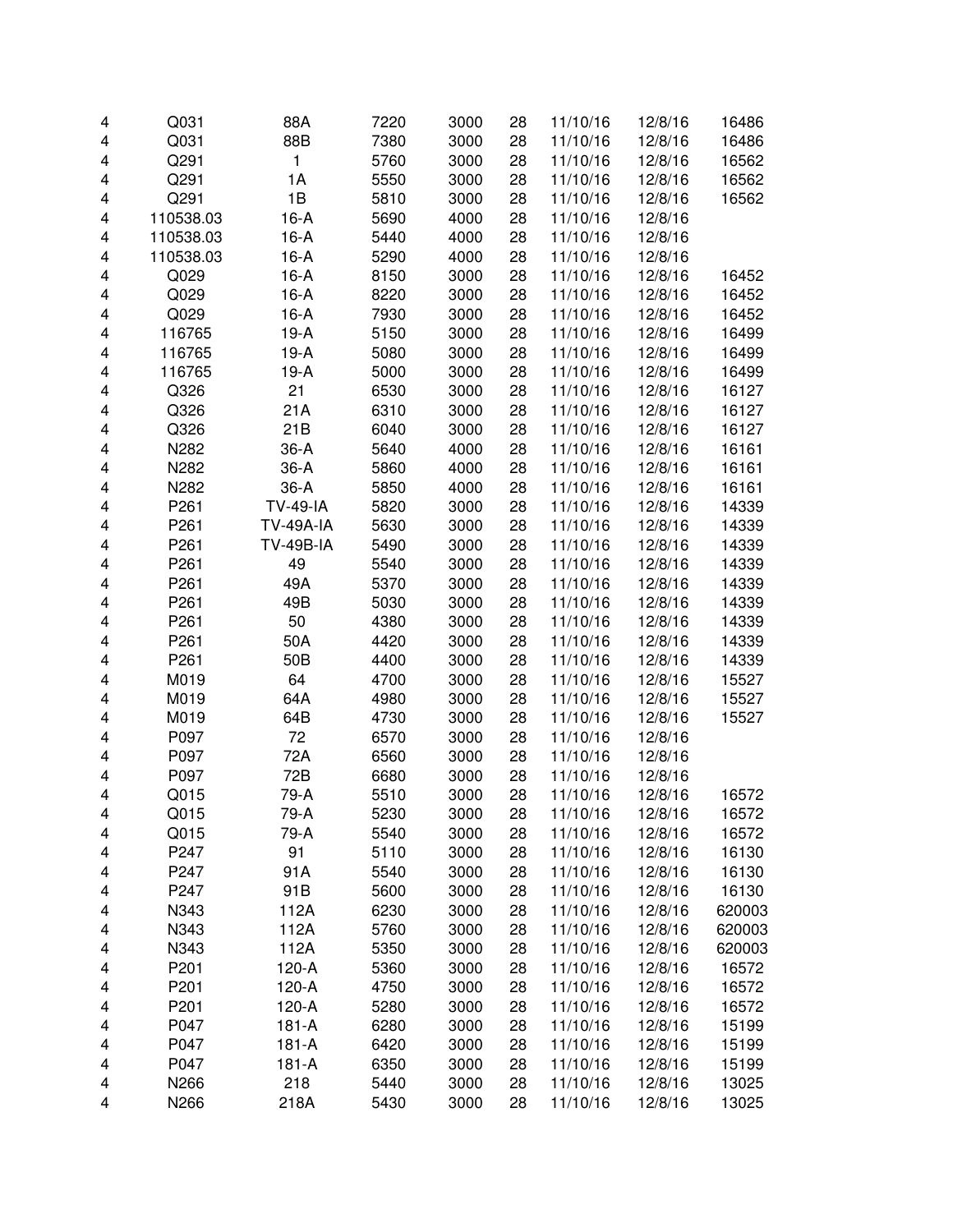| 4                       | N266 | 218B           | 5410 | 3000 | 28 | 11/10/16 | 12/8/16 | 13025  |
|-------------------------|------|----------------|------|------|----|----------|---------|--------|
| 4                       | P230 | 292            | 7280 | 4000 | 28 | 11/10/16 | 12/8/16 | 16591  |
| 4                       | P230 | 292A           | 7220 | 4000 | 28 | 11/10/16 | 12/8/16 | 16591  |
| 4                       | P230 | 292B           | 7480 | 4000 | 28 | 11/10/16 | 12/8/16 | 16591  |
| 4                       | N198 | 319            | 5810 | 4000 | 28 | 11/10/16 | 12/8/16 | 13036  |
| 4                       | N198 | 319A           | 6130 | 4000 | 28 | 11/10/16 | 12/8/16 | 13036  |
| 4                       | N198 | 319B           | 6480 | 4000 | 28 | 11/10/16 | 12/8/16 | 13036  |
| 4                       | N198 | 320            | 4410 | 3000 | 28 | 11/10/16 | 12/8/16 | 13034  |
| 4                       | N198 | 320A           | 4600 | 3000 | 28 | 11/10/16 | 12/8/16 | 13034  |
| 4                       | N198 | 320B           | 4610 | 3000 | 28 | 11/10/16 | 12/8/16 | 13034  |
| 4                       | M950 | 411            | 6120 | 3000 | 28 | 11/10/16 | 12/8/16 |        |
| 4                       | M950 | 411A           | 5840 | 3000 | 28 | 11/10/16 | 12/8/16 |        |
| 4                       | M950 | 411B           | 6340 | 3000 | 28 | 11/10/16 | 12/8/16 |        |
| $\overline{\mathbf{4}}$ | M950 | 412            | 7010 | 3000 | 28 | 11/10/16 | 12/8/16 | 15520  |
| $\overline{\mathbf{4}}$ | M950 | 412A           | 7050 | 3000 | 28 | 11/10/16 | 12/8/16 | 15520  |
| 4                       | M950 | 412B           | 6820 | 3000 | 28 | 11/10/16 | 12/8/16 | 15520  |
| 4                       | M950 | 412            | 5020 | 3000 | 28 | 11/10/16 | 12/8/16 | 15520  |
| 4                       | M950 | 412A           | 5040 | 3000 | 28 | 11/10/16 | 12/8/16 | 15520  |
| 4                       | M305 | $W-120$        | 5540 | 3000 | 35 | 11/3/16  | 12/8/16 | 13034  |
| 4                       | M305 | <b>W-120A</b>  | 5390 | 3000 | 35 | 11/3/16  | 12/8/16 | 13034  |
| 4                       | M305 | W-120B         | 5580 | 3000 | 35 | 11/3/16  | 12/8/16 | 13034  |
| 4                       | M305 | $W-121$        | 5270 | 3000 | 28 | 11/10/16 | 12/8/16 | 13034  |
| 4                       | M305 | W-121A         | 4650 | 3000 | 28 | 11/10/16 | 12/8/16 | 13034  |
| 4                       | M305 | W-121B         | 4720 | 3000 | 28 | 11/10/16 | 12/8/16 | 13034  |
| 4                       | M305 | $M-17$         | 5220 | 3000 | 35 | 11/3/16  | 12/8/16 | 13034  |
| 4                       | M305 | M-17A          | 5000 | 3000 | 35 | 11/3/16  | 12/8/16 | 13034  |
| 4                       | M305 | $M-17B$        | 4650 | 3000 | 35 | 11/3/16  | 12/8/16 | 13034  |
| 4                       | M305 | $M-18$         | 5780 | 3000 | 34 | 11/4/16  | 12/8/16 | 13034  |
| 4                       | M305 | M-18A          | 6490 | 3000 | 34 | 11/4/16  | 12/8/16 | 13034  |
| 4                       | M305 | M-18B          | 6270 | 3000 | 34 | 11/4/16  | 12/8/16 | 13034  |
| $\overline{\mathbf{4}}$ | M305 | DR-342         | 5120 | 3000 | 37 | 11/5/16  | 12/8/16 | 13034  |
| $\overline{\mathbf{4}}$ | M305 | <b>DR-342A</b> | 4770 | 3000 | 37 | 11/5/16  | 12/8/16 | 13034  |
| 4                       | M305 | DR-342B        | 5000 | 3000 | 37 | 11/5/16  | 12/8/16 | 13034  |
| 4                       | M305 | DR-343         | 4810 | 3000 | 30 | 11/8/16  | 12/8/16 | 1308A  |
| 4                       | M305 | <b>DR-343A</b> | 4710 | 3000 | 30 | 11/8/16  | 12/8/16 | 1308A  |
| 4                       | M305 | DR-343B        | 4310 | 3000 | 30 | 11/8/16  | 12/8/16 | 1308A  |
| 4                       | M305 | DR-344         | 7100 | 3000 | 30 | 11/8/16  | 12/8/16 | 11453  |
| 4                       | M305 | <b>DR-344A</b> | 7410 | 3000 | 30 | 11/8/16  | 12/8/16 | 11453  |
| 4                       | M305 | <b>DR-344B</b> | 7200 | 3000 | 30 | 11/8/16  | 12/8/16 | 11453  |
| 4                       | M305 | DR-345         | 5930 | 3000 | 29 | 11/9/16  | 12/8/16 | 18108A |
| 4                       | M305 | <b>DR-345A</b> | 5680 | 3000 | 29 | 11/9/16  | 12/8/16 | 18108A |
| 4                       | M305 | DR-345B        | 6100 | 3000 | 29 | 11/9/16  | 12/8/16 | 18108A |
| 4                       | M305 | DR-346         | 6840 | 3000 | 28 | 11/10/16 | 12/8/16 | 18108A |
| 4                       | M305 | <b>DR-346A</b> | 6880 | 3000 | 28 | 11/10/16 | 12/8/16 | 18108A |
| 4                       | M305 | <b>DR-346B</b> | 6440 | 3000 | 28 | 11/10/16 | 12/8/16 | 18108A |
| 4                       | M305 | F-326          | 8520 | 3000 | 34 | 11/4/16  | 12/8/16 | 13108  |
| 4                       | M305 | F-326A         | 8260 | 3000 | 34 | 11/4/16  | 12/8/16 | 13108  |
| 4                       | M305 | F-326B         | 8040 | 3000 | 34 | 11/4/16  | 12/8/16 | 13108  |
| 4                       | M305 | F-327          | 4740 | 3000 | 31 | 11/7/16  | 12/8/16 | 13108  |
| 4                       | M305 | F-327A         | 4610 | 3000 | 31 | 11/7/16  | 12/8/16 | 13108  |
| 4                       | M305 | F-327B         | 5040 | 3000 | 31 | 11/7/16  | 12/8/16 | 13108  |
| 4                       | M305 | F-328          | 5940 | 3000 | 29 | 11/9/16  | 12/8/16 | 13108  |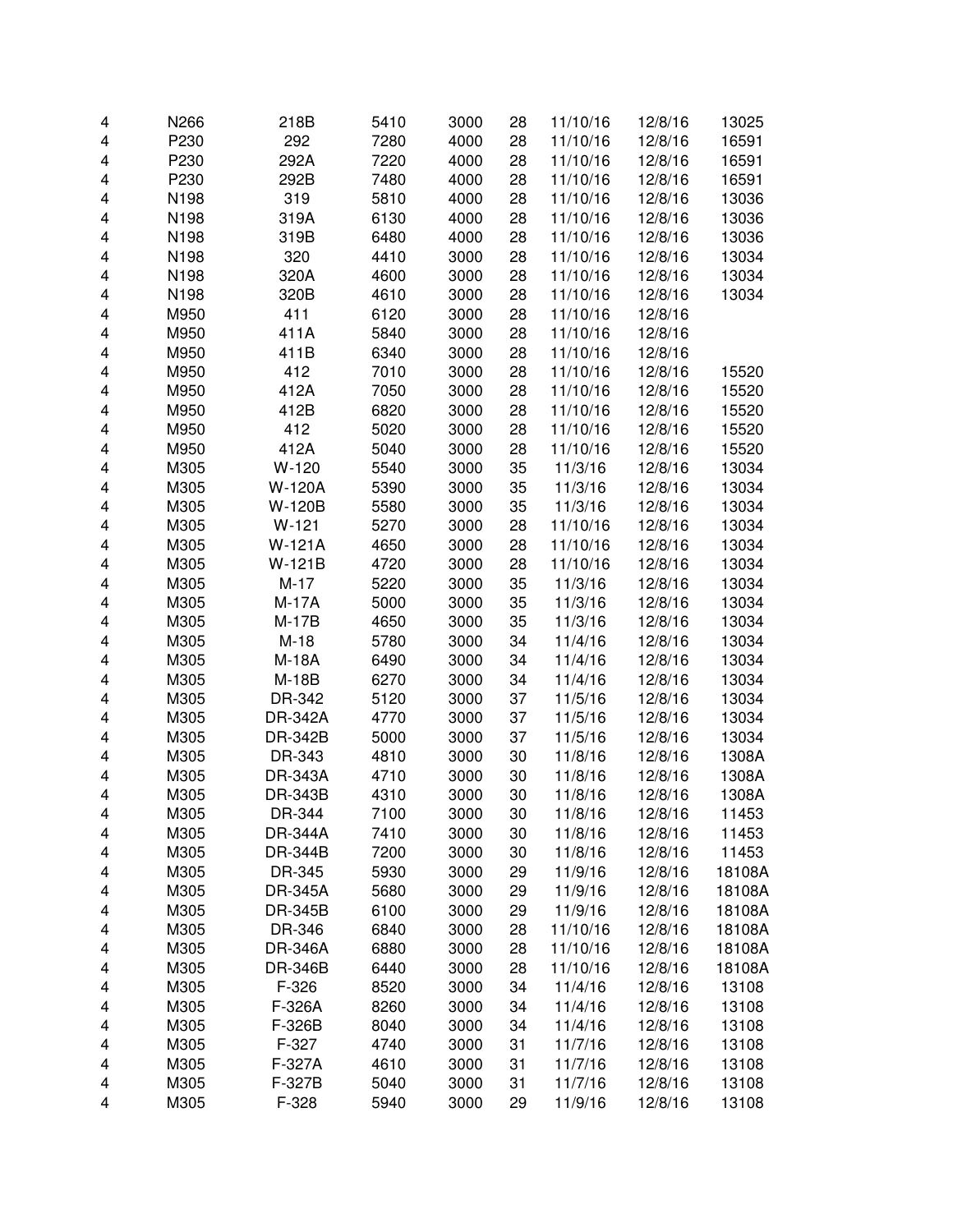| 4                       | M305         | F-328A         | 5850         | 3000         | 29 | 11/9/16              | 12/8/16            | 13108          |
|-------------------------|--------------|----------------|--------------|--------------|----|----------------------|--------------------|----------------|
| 4                       | M305         | F-328B         | 5640         | 3000         | 29 | 11/9/16              | 12/8/16            | 13108          |
| 4                       | M305         | F-329          | 5780         | 3000         | 28 | 11/10/16             | 12/8/16            | 13108          |
| 4                       | M305         | F-329A         | 6220         | 3000         | 28 | 11/10/16             | 12/8/16            | 13108          |
| 4                       | M305         | F-329B         | 6320         | 3000         | 28 | 11/10/16             | 12/8/16            | 13108          |
| 4                       | M305         | F-330          | 4730         | 3000         | 28 | 11/10/16             | 12/8/16            | 13108          |
| 4                       | M305         | F-330A         | 4890         | 3000         | 28 | 11/10/16             | 12/8/16            | 13108          |
| 4                       | M305         | F-330B         | 4660         | 3000         | 28 | 11/10/16             | 12/8/16            | 13108          |
| 4                       | M305         | DR-341         | 5770         | 3000         | 34 | 11/4/16              | 12/8/16            | 13034          |
| 4                       | M305         | <b>DR-341A</b> | 5160         | 3000         | 34 | 11/4/16              | 12/8/16            | 13034          |
| 4                       | M305         | DR-341B        | 4990         | 3000         | 34 | 11/4/16              | 12/8/16            | 13034          |
| 4                       | P074         | 13             | 6590         | 3500         | 28 | 11/11/16             | 12/9/16            | 16196          |
| 4                       | P074         | 13A            | 6580         | 3500         | 28 | 11/11/16             | 12/9/16            | 16196          |
| 4                       | P074         | 13B            | 6560         | 3500         | 28 | 11/11/16             | 12/9/16            | 16196          |
| 4                       | 30314.06     | $14-A$         | 5280         | 3000         | 28 | 11/11/16             | 12/9/16            | 16109          |
| 4                       | 30314.06     | $14-A$         | 4920         | 3000         | 28 | 11/11/16             | 12/9/16            | 16109          |
| 4                       | 30314.06     | $14-A$         | 5330         | 3000         | 28 | 11/11/16             | 12/9/16            | 16109          |
| 4                       | Q107         | 23             | 6750         | 3500         | 28 | 11/11/16             | 12/9/16            | 14333          |
| 4                       | Q107         | 23A            | 6340         | 3500         | 28 | 11/11/16             | 12/9/16            | 14333          |
| 4                       | Q107         | 23B            | 6660         | 3500         | 28 | 11/11/16             | 12/9/16            | 14333          |
| 4                       | 115746       | 98             | 5370         | 3000         | 28 | 11/11/16             | 12/9/16            | 16363          |
| 4                       | 115746       | 98A            | 5550         | 3000         | 28 | 11/11/16             | 12/9/16            | 16363          |
| 4                       | 115746       | 98B            | 5440         | 3000         | 28 | 11/11/16             | 12/9/16            | 16363          |
| 4                       | 115746       | 99             | 5370         | 3000         | 28 | 11/11/16             | 12/9/16            | 16362          |
| 4                       | 115746       | 99A            | 5850         | 3000         | 28 | 11/11/16             | 12/9/16            | 16362          |
| 4                       | 115746       | 99B            | 5210         | 3000         | 28 | 11/11/16             | 12/9/16            | 16362          |
| 4                       | P289         | 9              | 6400         | 4000         | 28 | 11/11/16             | 12/9/16            | 15573          |
| 4                       | P289         | 9Α             | 6320         | 4000         | 28 | 11/11/16             | 12/9/16            | 15573          |
| 4                       | P289         | 9B             | 6770         | 4000         | 28 | 11/11/16             | 12/9/16            | 15573          |
| 4                       | Q147         | 14             | 6730         | 3000         | 28 | 11/11/16             | 12/9/16            | 16256          |
| 4                       | Q147         | 14A            | 6410         | 3000         | 28 | 11/11/16             | 12/9/16            | 16256          |
| $\overline{\mathbf{4}}$ | Q147         | 14B            | 6510         | 3000         | 28 | 11/11/16             | 12/9/16            | 16256          |
| 4                       | 110692.01    | $43-A$         | 6690         | 4000         | 28 | 11/11/16             | 12/9/16            | 15294          |
| 4                       | 110692.01    | $43-A$         | 6530         | 4000         | 28 | 11/11/16             | 12/9/16            | 15294          |
| 4                       | 110692.01    | $43-A$         | 6800         | 4000         | 28 | 11/11/16             | 12/9/16            | 15294          |
| 4                       | M305         | $W-122$        | 5660         | 3000         | 28 | 11/11/16             | 12/9/16            | 13034          |
| 4                       | M305         | W-122A         | 6320         | 3000         | 28 | 11/11/16             | 12/9/16            | 13034          |
| 4                       | M305         | W-122B         | 5820         | 3000         | 28 | 11/11/16             | 12/9/16            | 13034          |
| 4                       | Q172         | 6B             | 3640         | 3000         | 7  | 12/2/16              | 12/9/16            | 16490          |
| 4                       | P261         | 51             | 5160         | 3000         | 28 | 11/11/16             | 12/9/16            | 14339          |
| 4                       | P261         | 51A            | 5150         | 3000         | 28 | 11/11/16             | 12/9/16            | 14339          |
| 4                       | P261         | 51B            | 5120         | 3000         | 28 | 11/11/16             | 12/9/16            | 14339          |
| 4                       | M019         | 65             | 4680         | 3000         | 28 | 11/11/16             | 12/9/16            | 15527          |
| 4                       | M019         | 65A            | 5210         | 3000         | 28 | 11/11/16             | 12/9/16            | 15527          |
|                         | M019         | 65B            | 5000         | 3000         | 28 | 11/11/16             | 12/9/16            | 15527          |
| 4                       | P097         | 73             | 5710         | 3000         | 28 | 11/11/16             | 12/9/16            |                |
| 4                       | P097         | 73A            |              | 3000         | 28 | 11/11/16             | 12/9/16            |                |
| 4                       |              |                | 5500         |              |    |                      |                    |                |
| 4                       | P097         | 73B            | 5530         | 3000         | 28 | 11/11/16             | 12/9/16            |                |
| 4                       | Q015<br>Q015 | 80-A<br>80-A   | 7500<br>7100 | 3000         | 28 | 11/11/16             | 12/9/16            | 16572          |
| 4                       | Q015         | 80-A           | 7450         | 3000<br>3000 | 28 | 11/11/16<br>11/11/16 | 12/9/16<br>12/9/16 | 16572<br>16572 |
| 4                       |              |                |              |              | 28 |                      |                    |                |
| 4                       | P922         | 24             | 6220         | 3000         | 28 | 11/11/16             | 12/9/16            | 16086          |